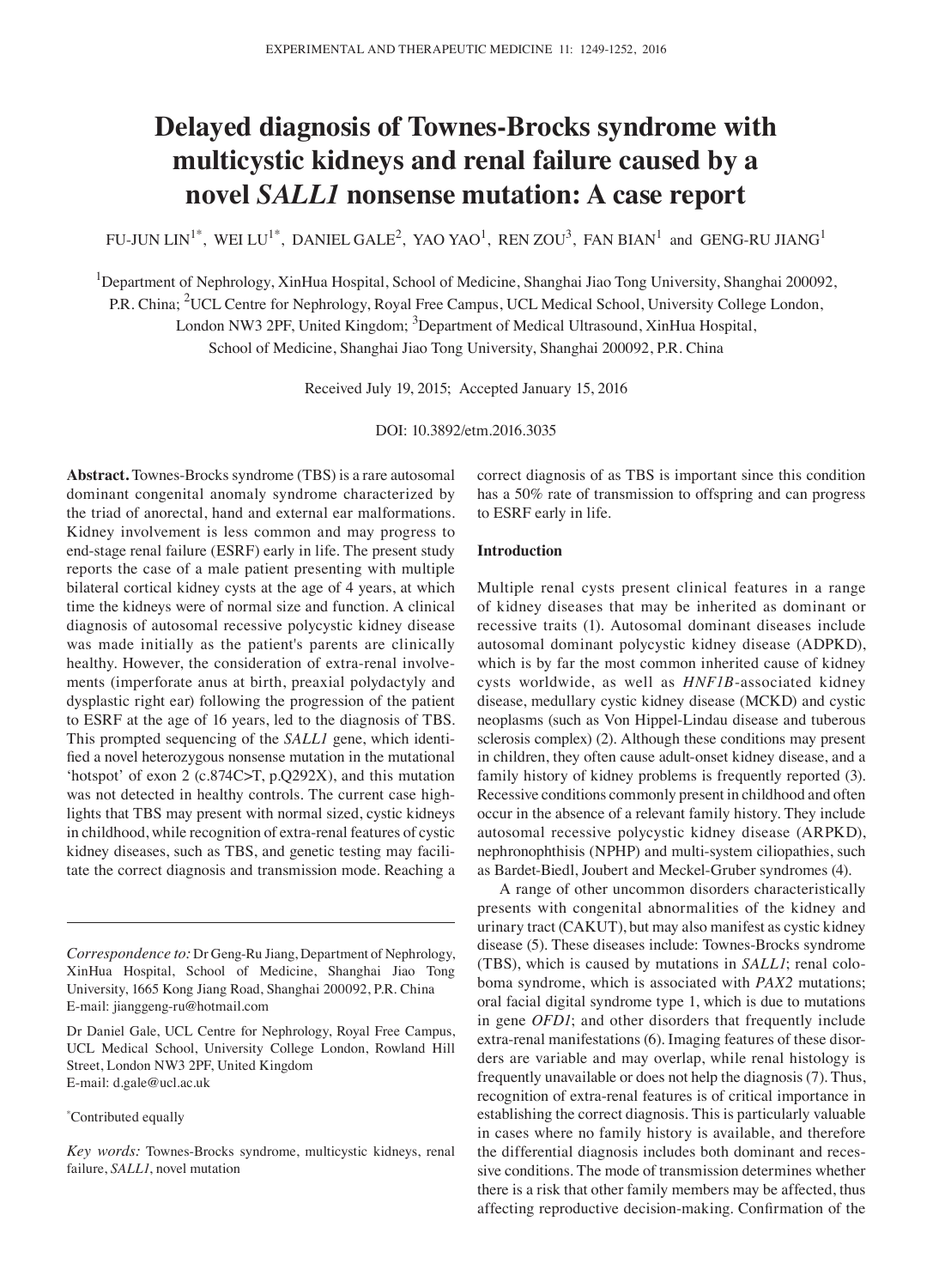

Figure 1. (A) Right ear of the proband with overfolded superior helices. (B) Surgically corrected thumbs of the proband's hands. (C) Renal ultrasound showed multiple cysts arising from the cortex and medulla of the left and right kidneys.

diagnosis by genetic testing can therefore be clinically valuable in this context.

The current study presents the case of a 16-year-old male patient with autosomal dominant TBS, who was initially incorrectly diagnosed as having ARPKD. Appreciation of extra-renal features prompted genetic testing that confirmed the correct diagnosis of an autosomal dominant disease, which has significant implications for the patient and family members.

#### **Case report**

The proband was a 16-year-old male who was referred to XinHua Hospital (Shanghai, China) in May 2014 with end-stage renal failure (ESRF) and a serum creatinine (Scr) level of 932  $\mu$ mol/l (normal range, 35-97  $\mu$ mol/l). The patient had been found to have proteinuria of 30-300 mg/dl (normal range 0-20 mg/dl)) with no hematuria following an upper respiratory infection at the age of 4 years, in April 2002. There was no family history of kidney disease and his clinically healthy parents were not consanguineous. Ultrasound examination at the age of 4 years demonstrated that the patient's kidneys were a normal size for his age [left kidney, 69x33 mm; right kidney, 58x31 mm; reported normal kidney lengths for a 4-year-old, 70.30±5.20 mm (8)] with multiple bilateral cortical cysts (largest cyst,  $10x17$  mm). The Scr level (45  $\mu$ mol/l) and blood pressure were within the normal range at that time. Liver function tests and hepatic imaging were also normal. The lack of family history and childhood onset of disease suggested a diagnosis of ARPKD, while ADPKD was also considered possible by the treating clinicians. The renal function gradually deteriorated and the Scr reached a level of 400  $\mu$ mol/l at the age of 15 years, with renal dialysis commencing at the age of 16 years at the Dialysis Center of XinHua Hospital.

Upon reviewing the medical history, it was found that the patient had an imperforate anus at birth, which was surgically repaired when he was 3 months old, as well as pre-axial polydactyly of both hands, which was surgically corrected when the patient was 3 years old. The patient was also reported to have exhibited mild bilateral hearing loss since the age of 5 years. However, no growth retardation or learning difficulties were reported. Physical examination revealed a dysplastic right ear with overfolded superior helices (Fig. 1A), as well as bilateral surgically corrected thumbs (Fig. 1B). Renal ultrasound examination performed on an Ultrasound LOGIQ 500 (GE Healthcare Milwaukee, WI, USA) showed bilateral small kidneys (left kidney, 74x36 mm; right kidney, 59x31 mm) with multiple cortical and medullary cysts, ranging between 10 and 17 mm (Fig. 1C). No other urinary tract structural abnormality was identified, imaging assessments did not detect any abnormalities of the liver, spleen or pancreas, and an echocardiogram was normal. The parents were clinically unaffected and no family history of genetic disease was reported.

Based on the aforementioned extra-renal features, a diagnosis of TBS was suspected. Following approval by the Ethical Committee of Shanghai XinHua Hospital according to the standards of the Declaration of Helsinki and the signed informed consent obtained from the proband, DNA was extracted from the proband's peripheral blood. *SALL1* gene coding regions and splice sites were amplified and directly sequenced using an ABI PRISM 3730xl Genetic Analyzer (Applied Biosystems; Thermo Fisher Scientific, Inc., Waltham, MA, USA) as reported previously (9), (*SALL1*  sequencing primer sequences are available upon request). Sequencing analysis disclosed a novel *SALL1* heterozygous nonsense mutation located in the mutational 'hotspot' of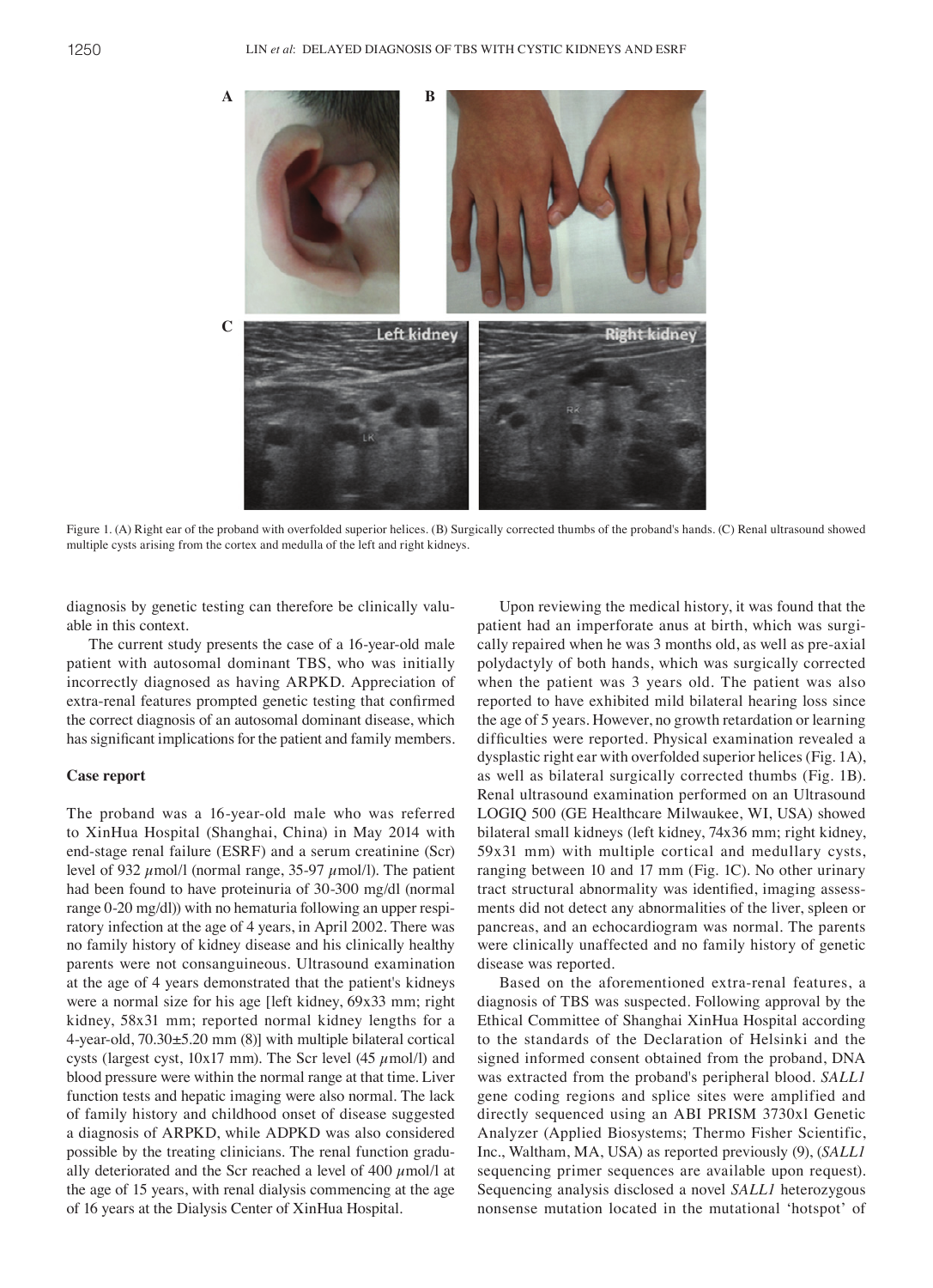

Figure 2. Sanger sequencing electropherograms showed that (A) the proband has the *SALL1* heterozygous mutation (c.874C>T, p.Q292X), (B) which was not detected in 100 healthy Chinese controls.

exon 2 (c.874C>T, p.Q292X; Fig. 2A), and this mutation was not present in the 100 unrelated healthy adult volunteers (all of whom provided informed consent, were free from renal disease and matched geographically) used as controls (Fig. 2B). The parents of the proband declined genetic testing, however it appears likely that this represents a *de novo* mutation, which is estimated to occur in  $~50\%$  of patients with TBS (10), as the parents of the proband are clinically healthy. It is also possible that one of the parents carries the mutation in a mosaic state, as germline mosaicism in clinically unaffected parents has been reported in TBS cases (11). As the patient had reached ESRF at the time of genetic diagnosis, the patient remained on maintenance hemodialysis three times per week until the final follow‑up in March 2015.

## **Discussion**

TBS has a prevalence of 1 in 250,000 individuals in the general population (12). It is a rare autosomal dominant malformation syndrome characterized by the core triad of anorectal malformation (imperforate anus, anteriorly-placed anus and anal stenosis), hand malformations (pre-axial polydactyly, triphalangeal thumbs and bifid thumb) and external ear malformation (preauricular ear tags and overfolding of ear helices) associated with deafness (13). TBS is confirmed by identification of a pathogenic mutation in *SALL1* with the detection rate of 64-83% (14). *SALL1* is a human gene homologous to the developmental regulator *sal* of *Drosophila melanogaster*, which is considered to be an essential organogenesis regulator for urological, renal, limb, ear, brain and liver development (15).

Sall1 protein, encoded by *SALL1*, is abundantly expressed in embryonic kidneys and plays a pivotal role in mammalian nephrogenesis by controlling the expression of major renal development genes, including *PAX8*, *GDNF* and *FOXD1* (16). Mice with homozygous deletion of Sall1 (SALL1<sup>-/-</sup>) have been observed to succumb to death in the perinatal period due to renal agenesis or severe dysgenesis (17), while another mouse model expressing a truncated N-terminal protein (Sall1-N) recapitulated human TBS renal defects of renal hypoplasia with or without cysts (18). The incidence of renal anomalies in TBS patients ranges between 20 and 62.5%, with heterogeneous phenotypes including unilateral or bilateral renal hypoplasia or dysplasia, renal agenesis, multicystic kidneys, vesicoureteral reflux, posterior urethral valve or meatal stenosis (19). In addition, renal hypodysplasia has also been reported as an isolated TBS phenotype (20). A study involving 749 patients with CAKUT revealed that *SALL1* mutations account for >20% of all the identified mutations (9 out of 37 mutations), indicating that this mutation is more common than was expected (21). Therefore, kidney imaging is recommended for TBS patients and in case presenting renal anomalies. Furthermore, close monitoring of renal function and appropriate medical interventions are indicated, as TBS has been reported to be associated with early-onset renal failure with nearly 15% of TBS patients with renal anomalies progressing to ESRF between the ages of 1 and 23 years (19).

The patient reported in the present study harbored a novel heterozygous nonsense mutation (c.874C>T, p.Q292X) in the *SALL1* mutational hotspot region. This mutational hotspot region is located within exon 2 between nucleotide 765, 3' of nucleotides 687-750 encoding the glutamine-rich interaction domain, and nucleotide 1565, 3' of the region encoding the first double zinc finger domain (22). Frameshift and nonsense *SALL1* mutations occur in this mutational hotspot region, such as the most common *SALL1* heterozygous mutation, which is c.826C>T, p.R276X. These mutations are usually associated with classical TBS and a more severe phenotype, including renal failure (10,19,22), which suggests a dominant-negative or gain-of-function mechanism caused by the abnormal truncated Sall1 protein. In comparison, haploinsufficiency for *SALL1* caused by heterozygous large or whole gene deletions have been described in milder TBS cases (9). Only one previous study has described renal insufficiency and ESRF in two Japanese adolescent patients with 16q12 microdeletion including the entire *SALL1* gene (23).

In the present TBS case, the correct diagnosis was delayed until the patient reached ESRF, suggesting that recognition of extra-renal features is of critical importance in making a diagnosis in cystic kidney diseases, particularly when renal imaging is atypical. The possibility that clinical features of TBS may overlap with other rare developmental syndromes such as VACTERL association (24), Goldenhar syndrome (25) and branchiootorenal (BOR) syndrome (26), should also be considered. Additional features, such as vertebral abnormalities and trachea‑esophageal fistula in VACTERAL association, craniofacial abnormalities in Goldenhar syndrome and branchial arch anomalies in BOR syndrome, may aid the diagnosis of these disorders.

In conclusion, the present case illustrated that TBS may present with normal-sized cystic kidneys in childhood. Recognition of extra-renal features of cystic kidney diseases, such as TBS, and genetic testing may facilitate the correct